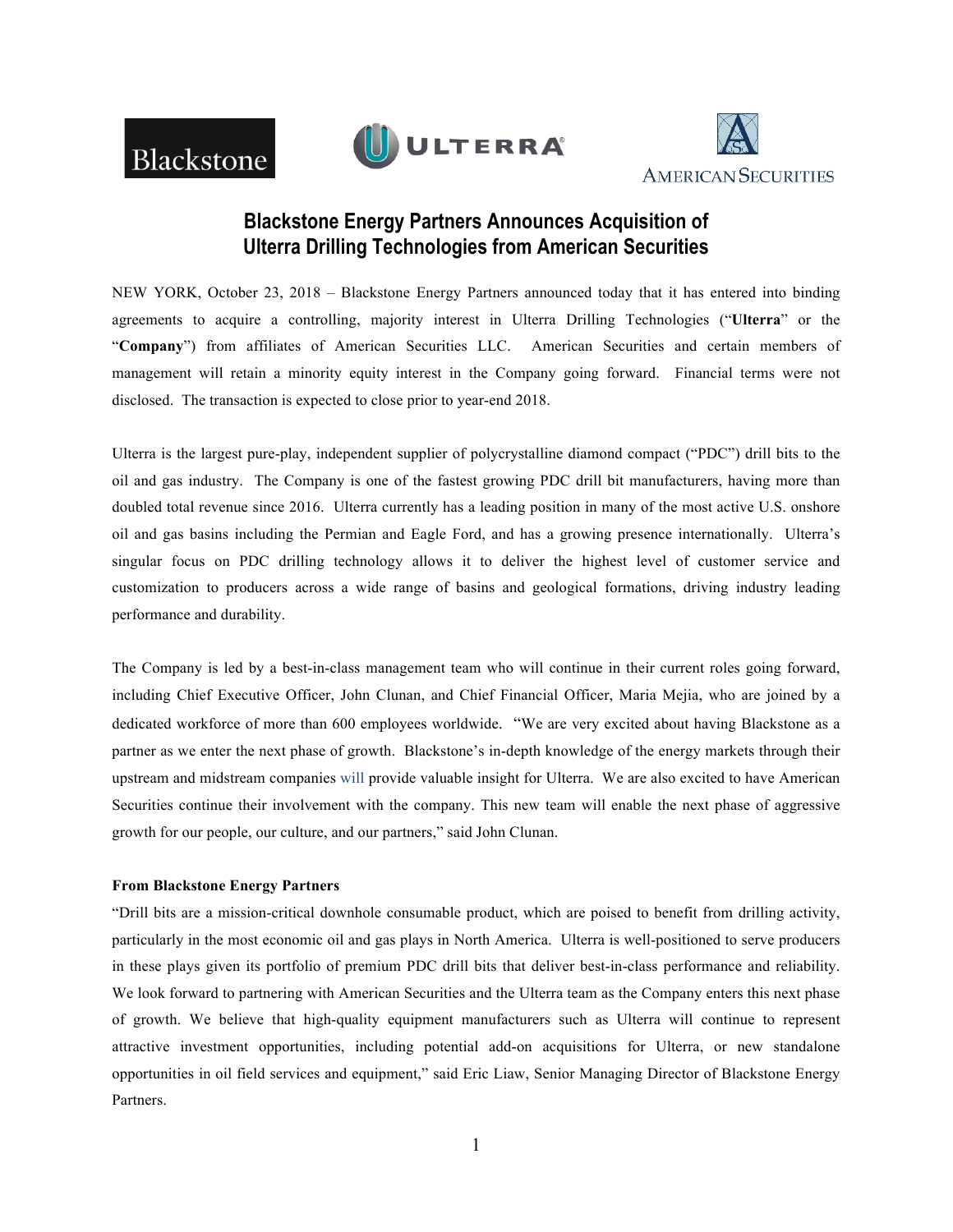#### **From American Securities**

"During our partnership, John and the talented Ulterra management team have established Ulterra as the market leader in the U.S. through their best-in-class products and focus on customer service," said Kevin Penn, a Managing Director of American Securities. "We continue to believe in Ulterra and are excited to remain equity holders in the Company alongside the management team and Blackstone to pursue Ulterra's next phase of growth," added Michael Sand, a Managing Director of American Securities.

Kirkland & Ellis served as legal counsel to Blackstone. Barclays served as financial advisor to Blackstone. Simmons & Company International, Energy Specialists of Piper Jaffray and Wells Fargo Securities, LLC acted as financial advisors to American Securities and Ulterra. Weil Gotshal & Manges LLP acted as legal counsel to American Securities and Ulterra.

## **About Ulterra**

Headquartered in Fort Worth, Texas, Ulterra is a leading manufacturer of PDC drill bits to the oil and gas sector. The Company has nearly 250,000 square feet of engineering, manufacturing and service space in Fort Worth, Texas, Leduc, Alberta in Canada and global locations in Oman, Colombia, Argentina, Kurdistan, and soon to open in Saudi Arabia. With locations all throughout the United States, Canada, and international, Ulterra's field service locations are conveniently located near the drilling activity to provide direct support for your drilling operations. For more information, please visit www.ulterra.com

### **About Blackstone Energy Partners**

Blackstone Energy Partners is Blackstone's energy-focused private equity business, with a successful record built on our industry expertise and partnerships with exceptional management teams. Blackstone has invested over \$15 billion of equity globally across a broad range of sectors within the energy industry.

Blackstone is one of the world's leading investment firms. We seek to create positive economic impact and longterm value for our investors, the companies we invest in, and the communities in which we work. We do this by using extraordinary people and flexible capital to help companies solve problems. Our asset management businesses, with approximately \$457 billion in assets under management, include investment vehicles focused on private equity, real estate, public debt and equity, non-investment grade credit, real assets and secondary funds, all on a global basis. Further information is available at www.blackstone.com. Follow Blackstone on Twitter @Blackstone.

#### **About American Securities**

Based in New York with an office in Shanghai, American Securities is a leading U.S. private equity firm that invests in market-leading North American companies with annual revenues generally ranging from \$200 million to \$2